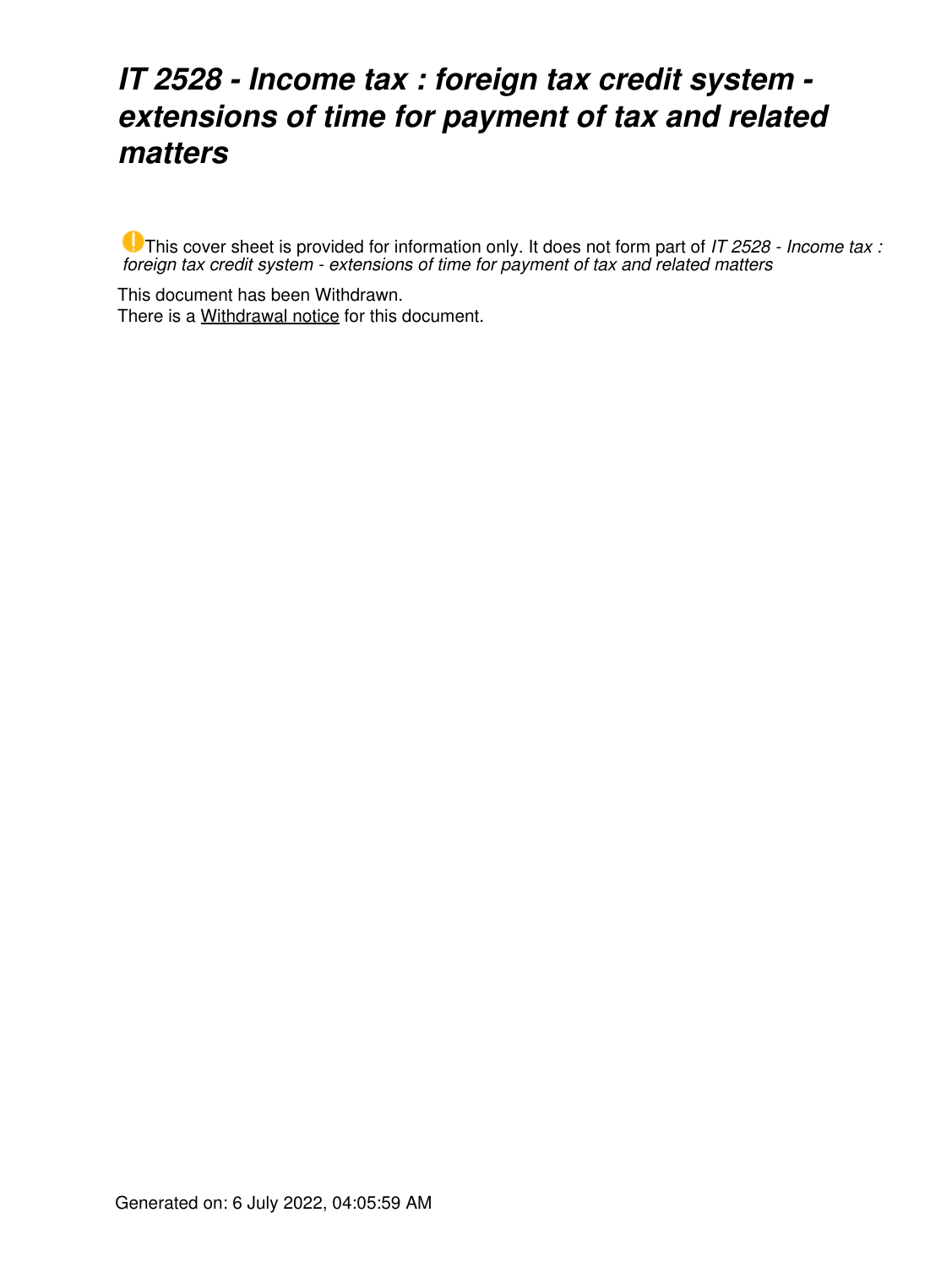## TAXATION RULING NO. IT 2528

 INCOME TAX : FOREIGN TAX CREDIT SYSTEM - EXTENSIONS OF TIME FOR PAYMENT OF TAX AND RELATED MATTERS

F.O.I. EMBARGO: May be released

REF N.O. REF: L87/3251-5 DATE OF EFFECT: Immediate B.O. REF: DATE ORIG. MEMO ISSUED: F.O.I. INDEX DETAIL

REFERENCE NO: SUBJECT REFS: LEGISLAT. REFS: I 1011179 FOREIGN TAX CREDIT 160AF(1) SYSTEM 206 EXTENSIONS OF TIME 207(1) FOR PAYMENT OF TAX 207(1A) 221AE(2) and (3)

OTHER RULINGS ON TOPIC IT 2091 IT 2527 IT 2529

PREAMBLE This Ruling addresses the situations under which extensions of time to pay Australian tax attributable to foreign income of Australian resident taxpayers and remissions of additional (penalty) tax for late payment of such tax will be considered, within the general guidelines set down in Taxation Ruling No. IT 2091.

> 2. The comments in this ruling reflect decisions taken with respect to those aspects as part of the practical administration of the requirement of subsection 160AF(1) of the Income Tax Assessment Act ("the Assessment Act") that foreign tax claimed as a credit must have been paid before it may be offset against the Australian tax payable on the foreign income. It should be read in conjunction with Taxation Rulings Nos IT 2527 and IT 2529 which address other aspects of the practical administration of that requirement of the foreign tax credit system (FTCS).

> 3. The Ruling is issued against the background that section 206 of the Assessment Act authorises the Commissioner to grant extensions of time for payment of tax or to permit payments to be made by instalments, and that sub-section 207(1A) allows the Commissioner to remit the statutory penalty for unpaid tax payable under subsection 207(1) in certain circumstances. Taxation Ruling No. IT 2091 provides guidelines for the exercise of the Commissioner's powers under both of these sections.

 Extensions of time and remissions of additional tax in respect of foreign income

RULING 4. To generally permit taxpayers who have derived foreign income and who have not paid foreign tax on that income to defer part, or all, of their Australian tax liability (despite their ultimate desire to claim a credit for such taxes when paid at a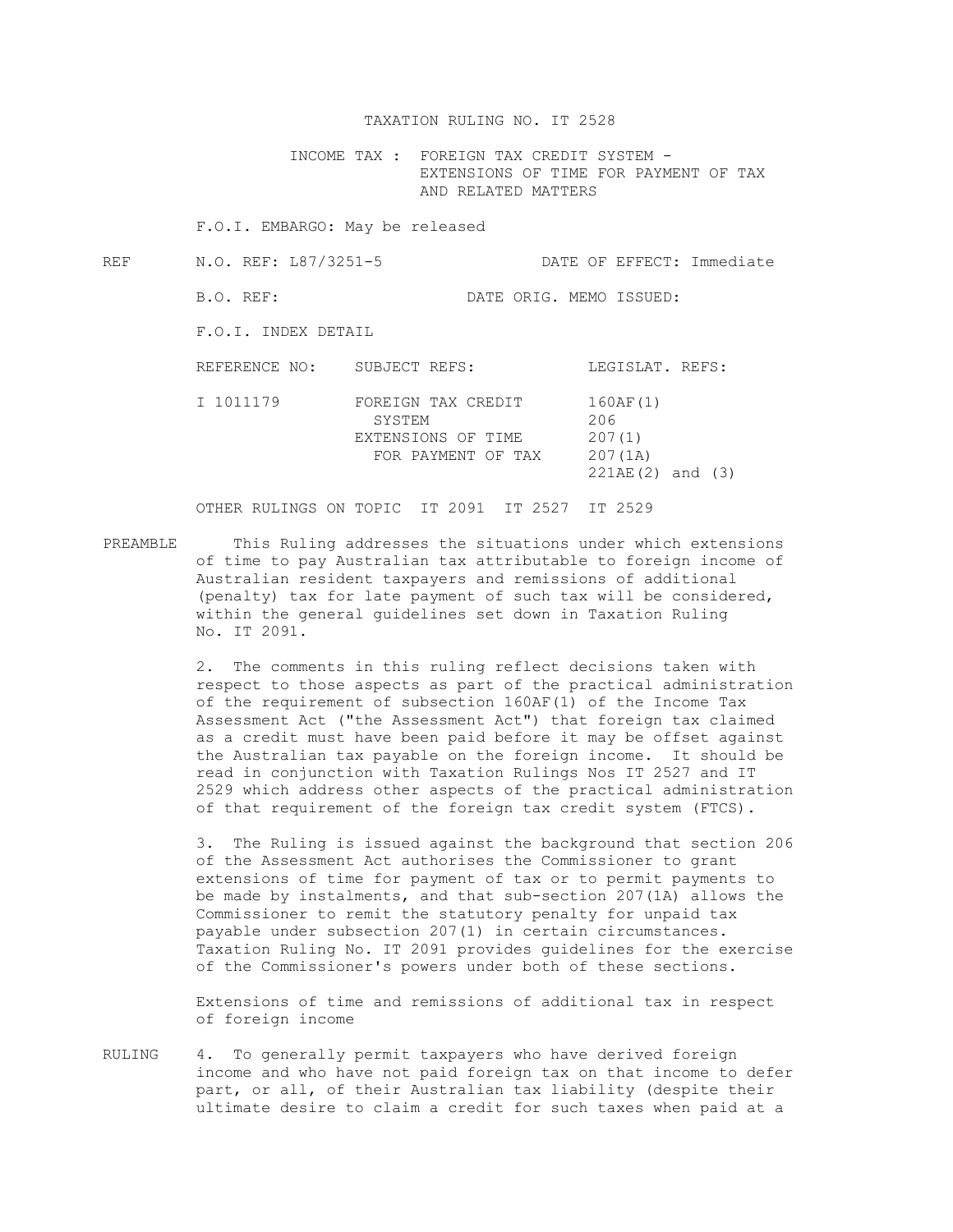later but unknown date) would confer on such taxpayers an unwarranted tax advantage over those taxpayers who have earned a similar amount of assessable income from Australian sources but who are expected, in the normal course of events, to pay the amounts owing on their assessments by the due dates. To grant such a request would mean, in effect, that until the foreign tax was ultimately paid, no tax would be imposed on such income in either country.

 5. Accordingly, requests for the grant of extensions of time pursuant to section 206 to pay Australian tax due and payable in relation to foreign income included in assessable income of a year of income and not yet the subject of a foreign tax credit determination pursuant to subsection 160AF(1) will be primarily limited to where a creditable foreign tax has been paid on the foreign income. Some flexibility in the application of that primary rule is recognised as appropriate, however, in certain situations where a final tax liability has yet to be determined.

 6. More specifically, consideration of requests for extensions of time to pay will be restricted to cases in which:

- (a) although a creditable foreign tax has been paid, a claim for credit under subsection 160AF(1) has not been processed or was unable to be made or determined prior to an assessment for that year being issued (examples of the latter situation might be where foreign tax, which was not due to be paid by that time, has subsequently fallen due and been paid prior to the due date of the assessment, or where it had been paid but sufficient documentary evidence had not been received from overseas prior to the assessment issuing or prior to the due date of the assessment which would confirm payment of the foreign tax);
- (b) the taxpayer has been assessed on the basis of the foreign income derived net of payment of foreign tax because of difficulties in quantifying the amount of foreign tax paid, as provided for in paragraph 51 of Taxation Ruling No. IT 2527; or
- (c) although the final foreign tax liability has yet to be determined, the taxpayer has been assessed on the basis of the gross amount of the foreign income derived for the year and it can be demonstrated that:
	- (i) payment of the Australian tax assessed in respect of the foreign income in advance of payment of the anticipated foreign tax liability and the making of a credit determination in respect of that foreign tax will result in serious cash-flow or other hardship for the taxpayer; and
	- (ii) the grant of an extension of time to pay the Australian tax assessed in respect of the foreign income will have only a limited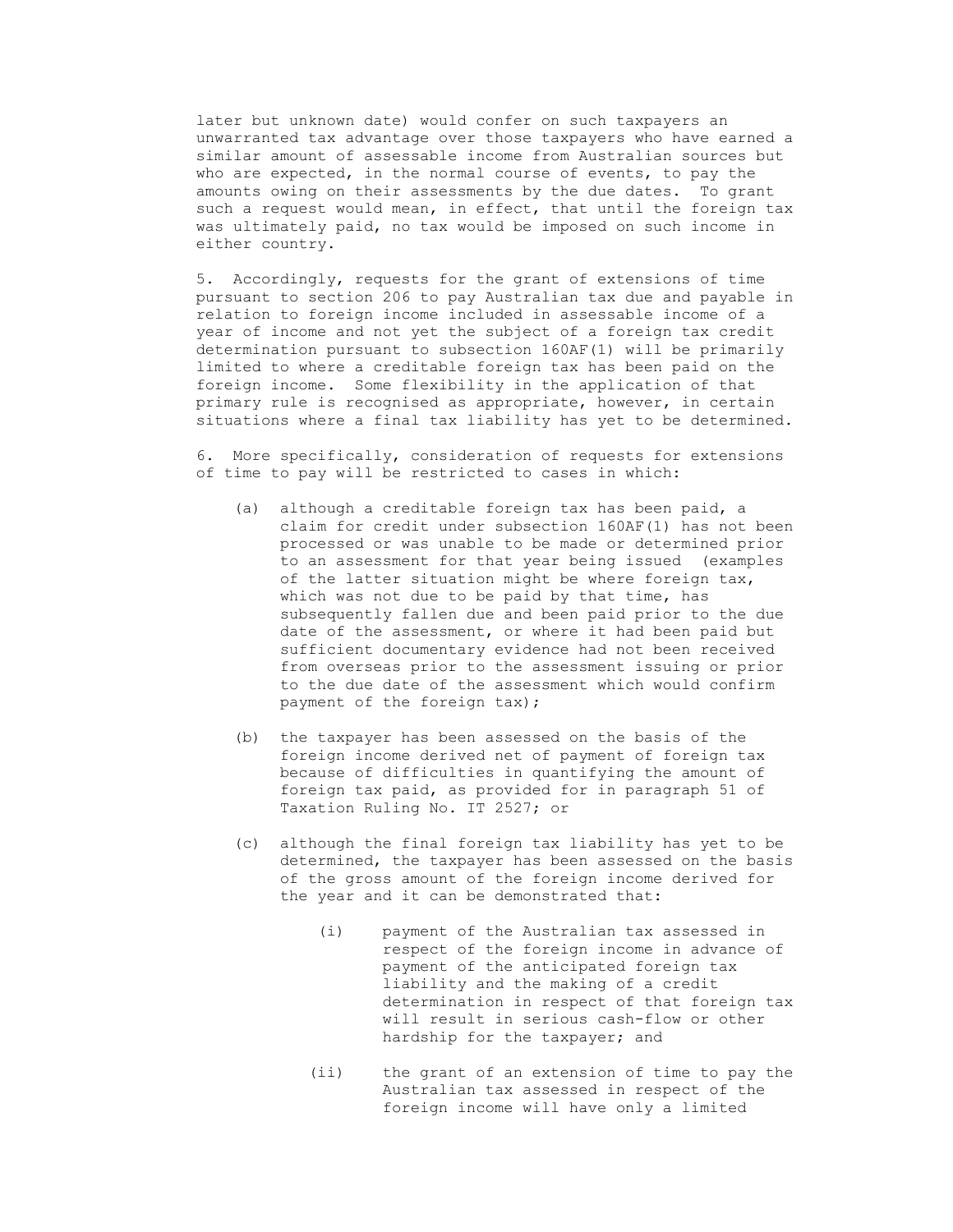## effect on Australian revenue collections.

 7. Evidence of payment of the foreign taxes referred to in subparagraphs (a) and (b) of paragraph 6 will need to be supplied by the taxpayer to support a request for the grant of an extension of time. However, this evidentiary requirement need not be as stringently enforced as that required to support a claim for a foreign tax credit (see Taxation Ruling No. IT 2527). Satisfactory evidence for this purpose, and the hardship cases qualifying for consideration under subparagraph (c) of paragraph 6, would be a matter for determination by the relevant Deputy Commissioner on a case by case basis. However, particular considerations in favour of the grant of an extension of time in the hardship cases referred to would be if the anticipated foreign tax liability is likely to be paid within a comparatively short period of time of the due date for payment of the Australian tax and the anticipated foreign tax liability is likely to eliminate or substantially reduce the Australian tax assessed in respect of the foreign income.

 8. Where an extension of time is granted to a taxpayer (in accordance with this Ruling) to pay Australian tax assessed in relation to foreign income, an appropriate remission under subsection 207(1A) of additional tax payable under subsection 207(1) with respect to the tax the subject of the extension of time, should also be granted on the basis that "special circumstances" exist by reason of which it would be fair and reasonable to remit the additional tax.

 9. Those "special circumstances" would be that the factors that gave rise to the grant of the extension of time to pay the relevant amount of assessed tax indicate that it is most likely that the amount of that tax will be eliminated or reduced by the grant in due course of a foreign tax credit pursuant to subsection 160AF(1). Taxation Ruling No. IT 2091 should be read as varied accordingly.

Companies - Variations of Instalments

 10. With respect to company taxpayers, income tax is generally collected by quarterly instalments which are paid during the financial year following the year during which the income is derived. Each instalment represents one-quarter of the "notional tax" - i.e., the tax calculated at the rate of tax applicable to the year of income and based on the taxable income of the previous year. Amounts paid by instalments are credited against the total tax payable and any balance remaining is payable when the company's normal assessment issues.

 11. Under that arrangement, a company is required to pay its tax on the income of the year of income that commenced on 1 July 1987 during the financial year 1988/89. The first three instalments of that tax will normally be based on the tax assessed in respect of income of the income year 1986/87, which (because of the operation of former paragraph 23(q) of the Assessment Act) would normally not have included foreign income first brought within the scope of Australian taxation with the